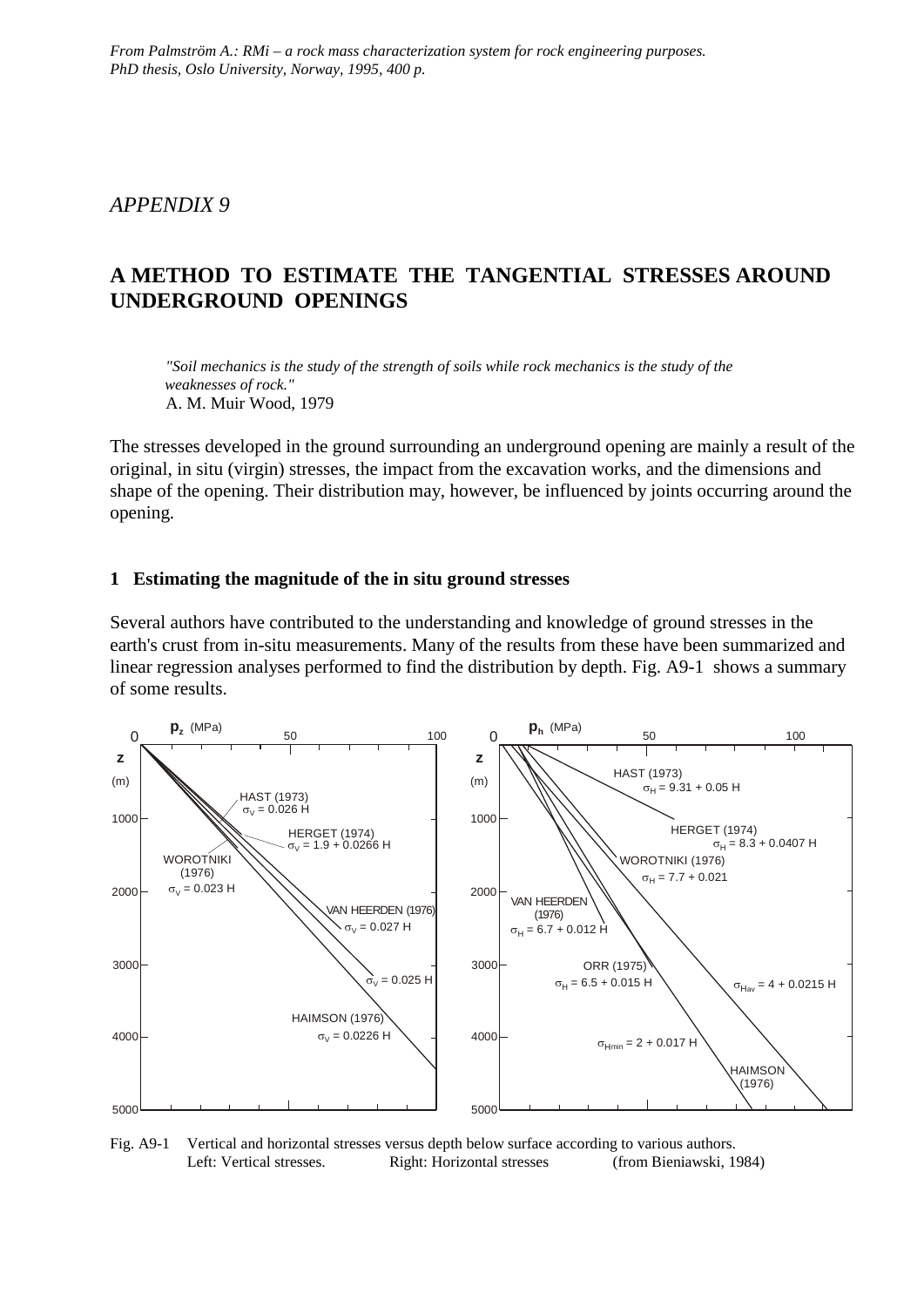Hoek (1981) found that the approximate increase of the vertical stress in excess of 1000 m depth can be reasonably well predicted by:

$$
p_z = 0.027 z
$$
 eq. (A9-1)

where  $p_z$  is the vertical stress (in MPa), and z is the depth below surface (in m).





For the horizontal stresses there is not a similar general increase with depth (Fig. A9-1 right and Fig. A9-2). Especially in the upper 500 meters the horizontal stresses are generally higher the vertical stresses. No simple method exists for estimating the horizontal stresses which often vary in magnitude and direction (Fig. A9-3). The following trends of the horizontal stresses were formulated by Hoek (1981):

- − With the exception of deep level South African gold mines, average horizontal stresses are generally higher than vertical stresses for depths of less than 1,000 m below surface.
- − At a depth of 500 m below surface, the average horizontal stress is approximately 1.5 times the vertical stress with higher ratios being evident at shallower depths.
- − For depths in excess of 1,000 m below surface, the horizontal and vertical stresses tend to equalize, except in South African mines in quartzites where the ratio of average horizontal to vertical stress is 0.75.
- In the Scandinavian Precambrian and Palaeozoic and in the Canadian crystalline rocks the horizontal stresses are significantly higher than the vertical stress down to a few hundred meters.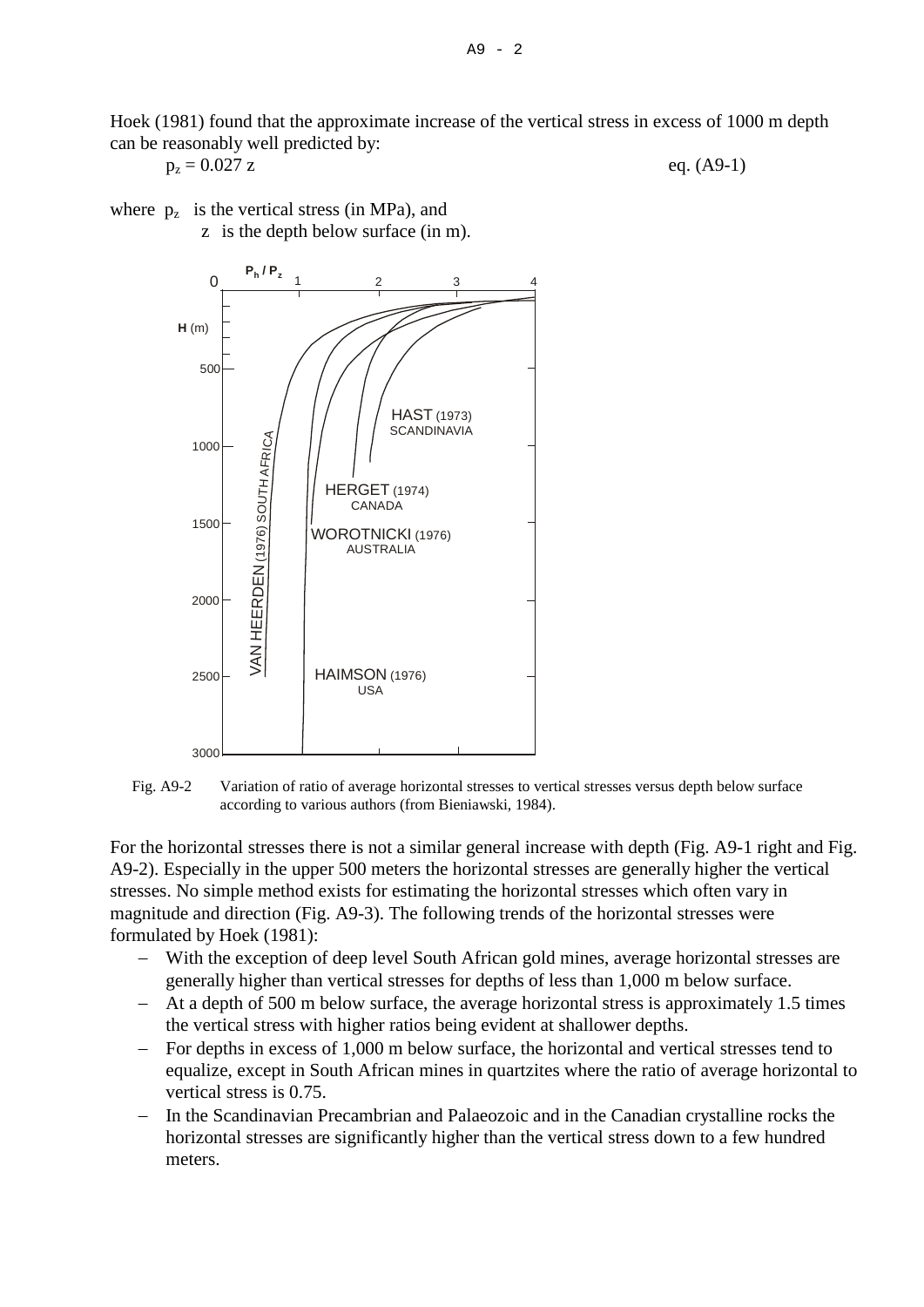

Fig. A9-3 Directions and magnitudes of measured horizontal stresses in Norway (from Nilsen and Thidemann, 1993, based on data from Myrvang)

Similarly, Selmer-Olsen (1964 and 1988) and Muir Wood (1979) mention that in the vicinity of steep cliffs or valley sides a strongly anisotropic stress distribution is often found (Fig. A9-4). Thus, the regional stresses may be influenced by local perturbations arising from topographic relief, or from geological structures such as faults or folds, or adjacent excavations. Where the ground stresses may strongly influence the stability of a planned underground excavation, stress measurements should be carried out. Haimson (1993) suggests accurate information on the local stress regime within the volume of rock containing the underground structure that is to be designed and excavated (typically a block of 10 - 1000 m on each side). Also Bieniawski (1984) recommends, in critical cases or in cases where the rock mass has been subjected to recent tectonic activity, in-situ measurements of rock stress be carried out as early in the project as possible.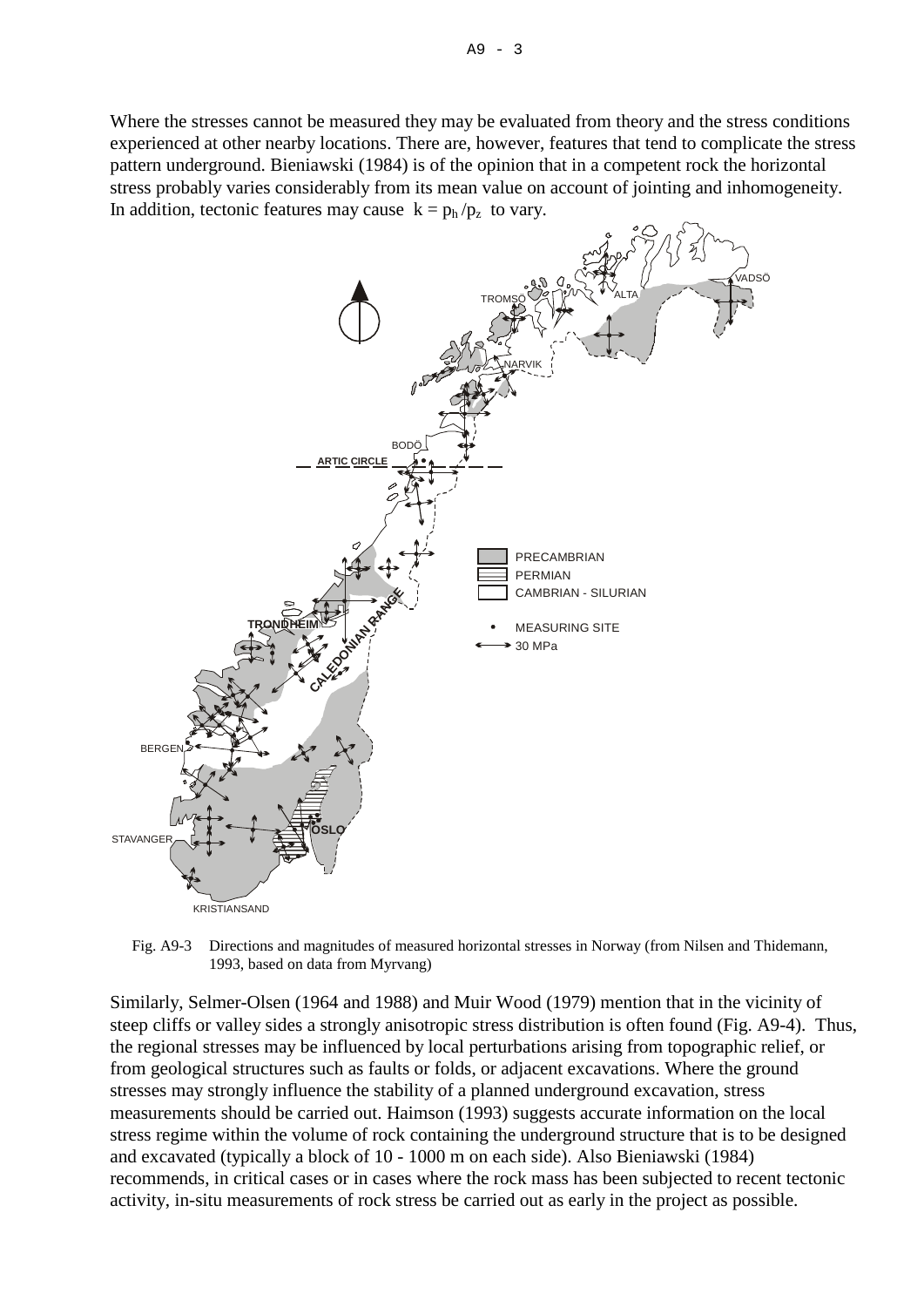For the method of estimating rock support in *discontinuous* (jointed) rock masses, described in Section 4.1 in Chapter 6, only a rough estimate of the stress level is required. For *continuous* rock masses, however, the effect of rock stresses developed around the opening may turn out to be far more important if they result in incompetent ground.



Fig. A9-4 A fault or weakness zone in a valley side may cause large local variations in the ground stress distribution. The length of the arrows indicate the relative magnitude of the stress. At 'A' there is a general stress situation, at 'B' highly anisotropic and at 'C' a destressed situation (from Selmer-Olsen, 1988).

### **2 The tangential stresses developed around an underground opening**

During and after an underground opening is excavated in a rock mass, the in-situ (virgin) stresses which acted upon the rock volume that is removed, are redistributed in the remaining rock mass. This results in local stress concentrations in the immediate vicinity of the opening. This phenomenon has been described by many authors. The calculations made are generally based on idealized conditions: isotropic, homogeneous materials. The theoretical considerations show, however, that the stress concentrations fall off quickly as shown in Fig. A9-5.

The stresses induced around the opening will change by time. Short time effect occurs during and shortly after excavation and a secondary, long term effect takes place when deformations and cracks develop in the surrounding rock mass. Sauer (1988) has made investigations of the stress redistribution pattern in the vicinity of a tunnel in weak ground during excavation. He found that stresses increase relatively rapidly at about 1 - 1.5 tunnel diameter in front of the working face to a first (initial) maximum 0.5 diameter in front of the face. From this point there is a small decrease to a stress minimum approximately 0.5 diameter behind the face. A second maximum occurs about 1.5 - 2 diameter behind the face, provided use of adequate support. Relaxation of the second maximum takes several months, depending on the rheological properties of the rock. This is shown in Fig. A9-6.

This development with the short-time increase and long-time reduction of the tangential stresses surrounding a tunnel is utilized in the NATM, as mentioned in Chapter 8.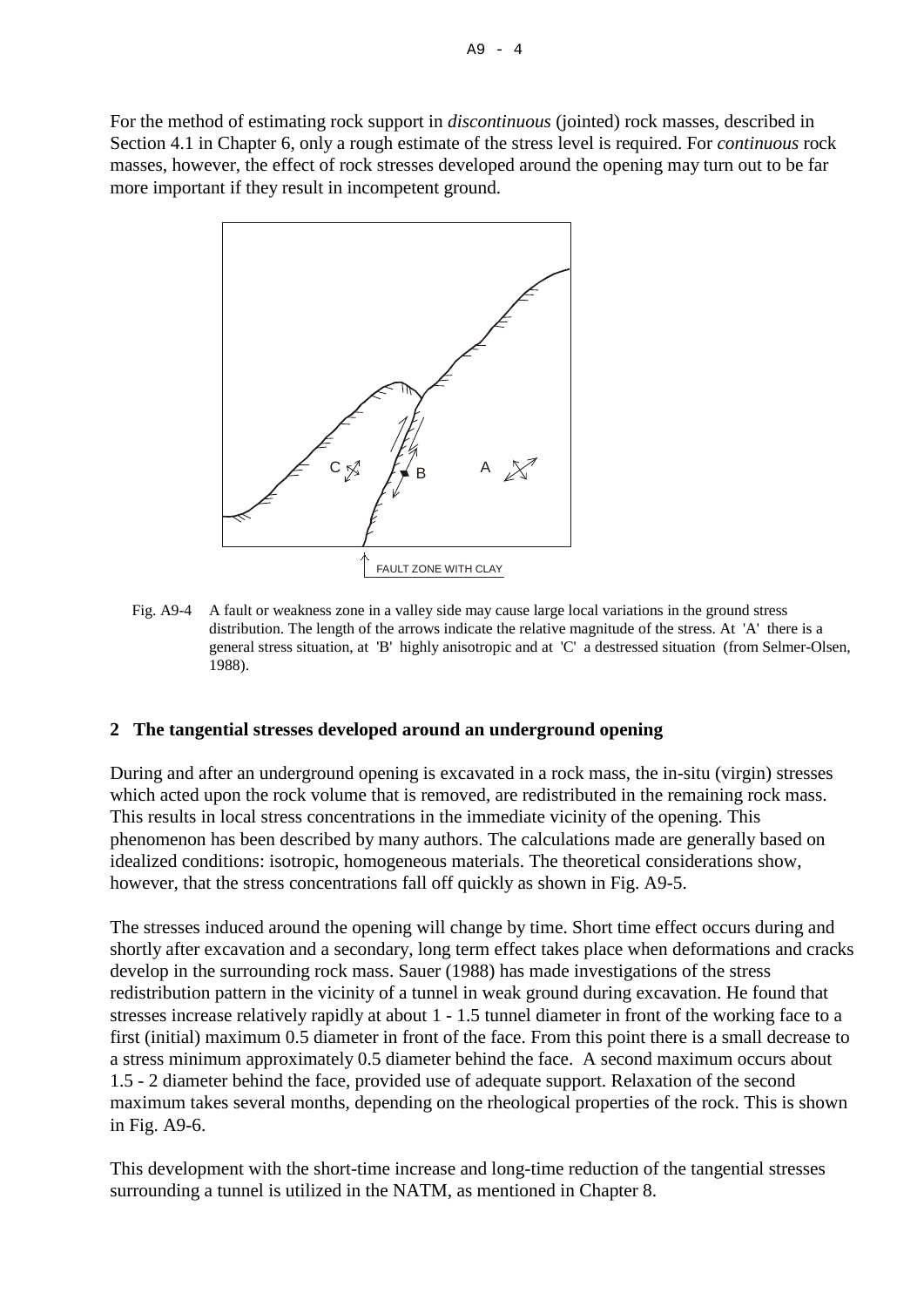

Fig. A9-5 Stresses around a circular hole in an isotropic, linearly elastic, homogeneous continuum (from Goodman, 1989).



Fig. A9-6 The variation of stress level before, during and after excavation (from Sauer, 1988).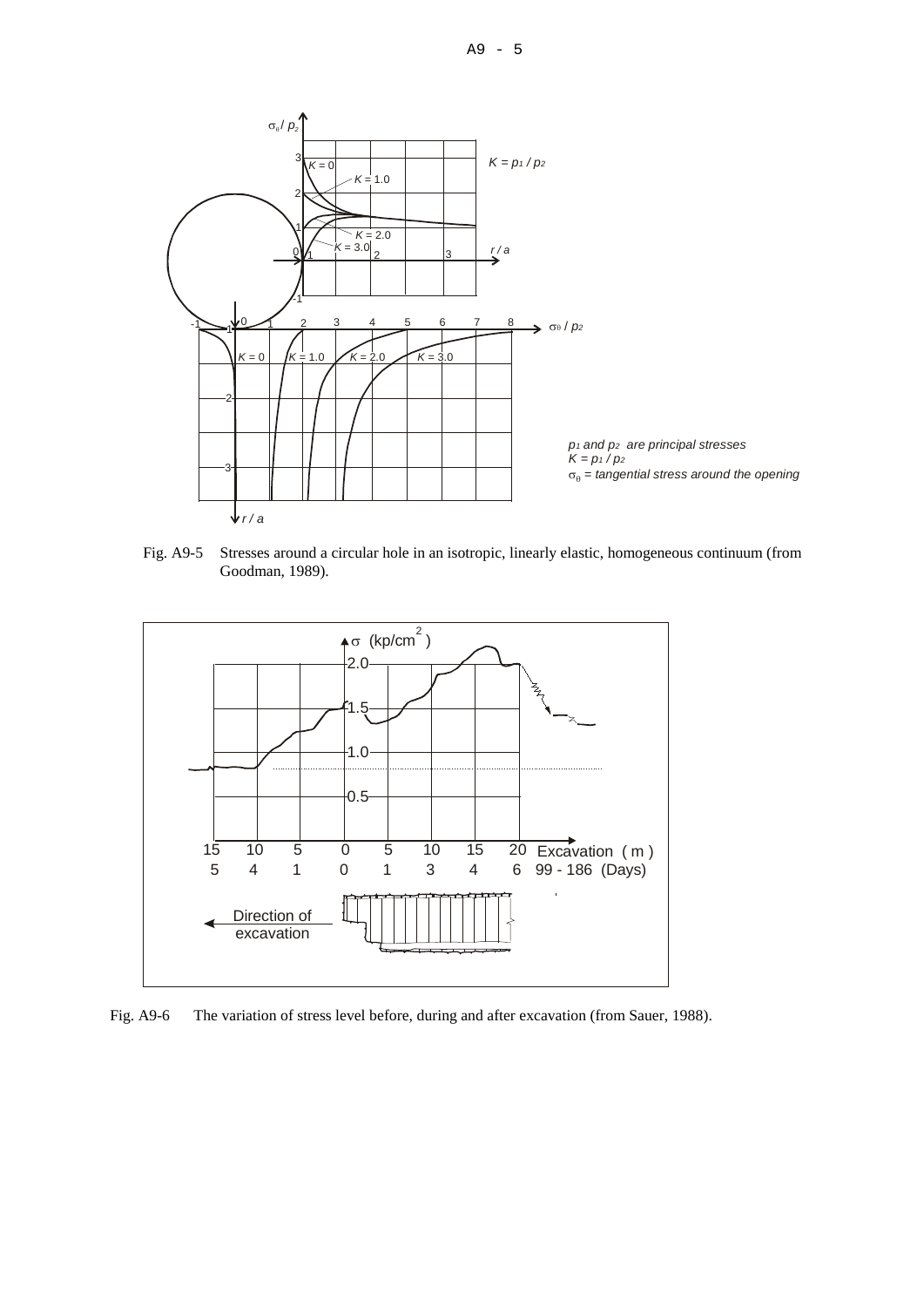#### **3 A practical method to estimate the magnitude of the tangential stresses**

A practical method to estimate the magnitude of the tangential stresses around various types of underground openings has been developed by Hoek and Brown (1980). From a large number of detailed stress analyses by means of the boundary element technique, they have presented the following correlations:

| - The tangential stress in roof | $\sigma_{\theta r} = (A \times k - 1)p_z$ | eq. $(A9-2)$ |
|---------------------------------|-------------------------------------------|--------------|
| - The tangential stress in wall | $\sigma_{\theta w} = (B - k)p_z$          | eq. $(A9-3)$ |

where A and B are roof and wall factors for various excavation shapes in Table 6-13

- k is the ratio horizontal/vertical stress
- $p_z$  is the vertical virgin stress

Eqs. (A9-2) and (A9-3) are shown graphically in Fig. A9-7.

TABLE A9-1 VALUES OF THE FACTORS 'A' AND 'B' FOR VARIOUS SHAPES OF UNDERGROUND OPENINGS (from Hoek and Brown, 1980).

| VALUES OF CONSTANTS A & B |     |     |     |     |        |                                             |            |     |     |  |
|---------------------------|-----|-----|-----|-----|--------|---------------------------------------------|------------|-----|-----|--|
|                           |     |     |     |     | $(\ )$ | $\left(\begin{array}{c} \end{array}\right)$ | $\bigcirc$ |     |     |  |
| A                         | 5.0 | 4.0 | 3.9 | 3.2 | 3.1    | 3.0                                         | 2.0        | 1.9 | 1.8 |  |
| B                         | 2.0 | 1.5 | 1.8 | 2.3 | 2.7    | 3.0                                         | 5.0        | 1.9 | 3.9 |  |

Applying eq. (A9-2) and (A9-3) approximate estimates of the stresses acting in the rock masses surrounding a tunnel can be found where the magnitudes of the vertical stresses and the ratio  $k = p_h$  $/p_v$  is known. As an example the tangential stresses in the ground around a horseshoe shaped tunnel are considered. From eq. (A9-2) and Table A9-1 the tangential *roof* stress is

 $\sigma_{\theta r} = p_z (3.2 \text{ k} - 1)$ 

For many situations where the vertical stress can be expressed by eq. (A9-1) the above expression can be written as

 $\sigma_{\theta r} = 0.027$  z (3.2 k - 1)

In Scandinavia, the value of  $(k)$  is often in the range  $2 - 3$ . In such cases the tangential roof stresses varies between

 $\sigma_{\theta r}$  = 5.5  $p_z$  to 8.6  $p_z$ or if expressed by the depth below surface  $\sigma_{\theta r} = 0.14$  z to 0.224 z

Similarly, the tangential *wall* stress can be expressed as  $σ<sub>θw</sub> = p<sub>z</sub> (2.3 - k)$ 

In the same ground conditions as listed above

 $\sigma_{\theta w} = 0.008$  z to -0.018 z

which indicates that tension stresses will occur where high values of (k) occur.